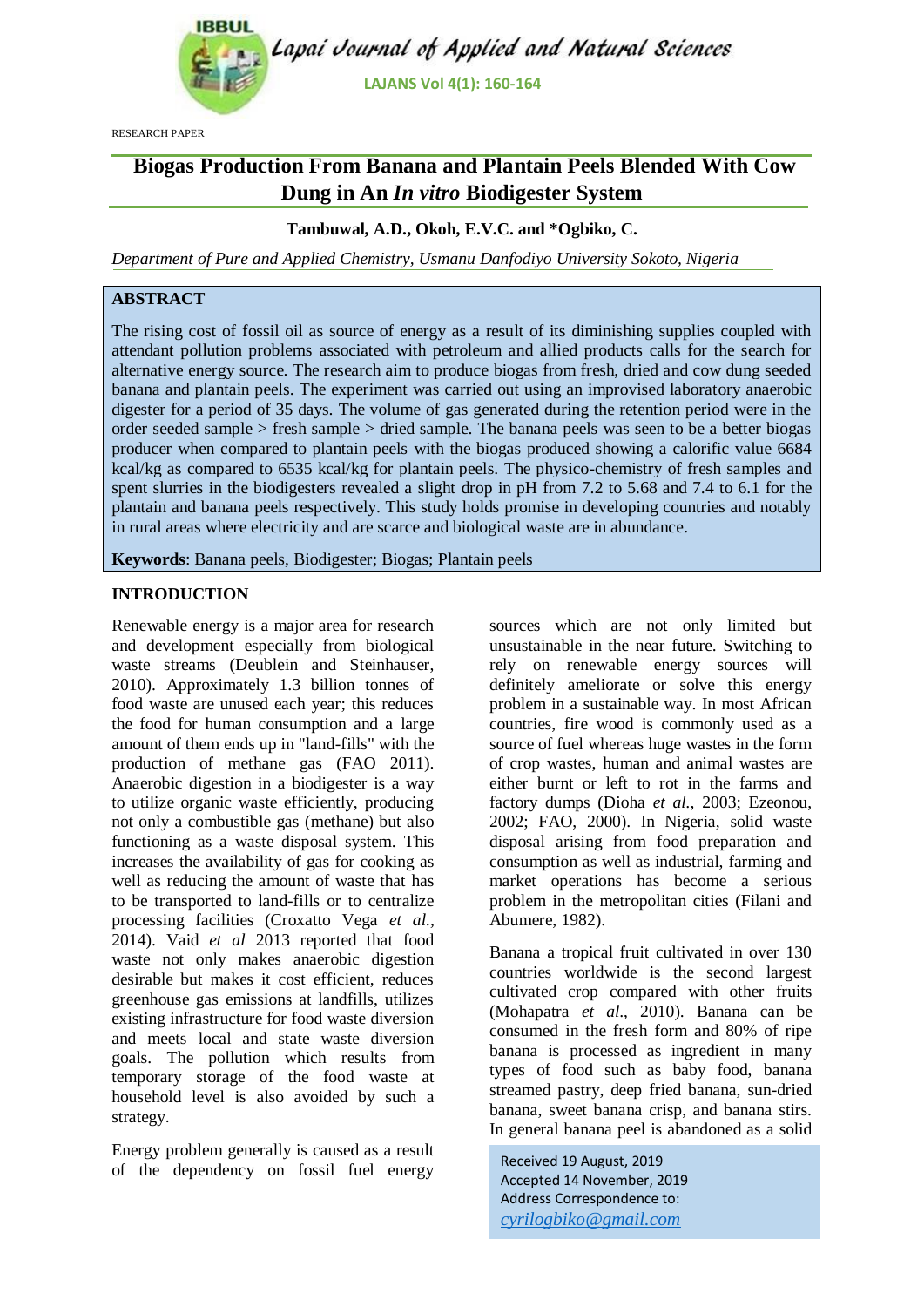waste which decomposes to produce noxious gases such as hydrogen sulphide and ammonia. Plantain on the other hand, is commonly consumed as a major food staple in Nigeria. It can be boiled, fried, roasted and even used to produce "Agadagidi" an alcoholic beverage. Aside its individual family consumers, the peels abound as wastes and their disposal also poses a challenge to the consumers with the poor waste management system available especially in developing countries. These were the reasons behind the choice of these wastes. This paper reports on the comparative studies of the biogas potential of plantain peels, banana peels and cow dung when used to enhance the quality of others as a blend.

#### **METHODOLOGY Location and Duration**

The experiment was conducted at the Sokoto Energy Research Centre (SERC) central laboratory, Usmanu Danfodiyo University (13.1246° N, 5.1994° E) Sokoto, Sokoto State Nigeria during the dry season from February to March 2016.

# **Sources of Sample**

Plantain (*Musa parasidiaca*) peels and banana (*Musa accuminata*) peels were collected from Ramin Kura market while cow (*Bos primigenius*) dung was collected from Dundaye village both in Sokoto metropolis.

# **Sample and Slurry Preparation**

Both wastes were collected fresh, chopped by hand into small pieces (2-3 mm length) and sorted into three portions. The fresh portion was dried from two week before being reduced to fine powder with the aid of mortar and pestle. Its slurry was prepared by macerating the dried substrate with distilled water in the ratio of 1:4. While, the second portion was finely grounded with water in an electric milling machine in the ratio 1:4, the third portion was seeded with cow dung in the ratio 1:6 water to waste (ratio arrived at after preliminary trial). The slurries were quickly loaded into their respective biodigesters.

# **Fabrication of Digesters**

Cylindrical cans were used as the digesters and plastic basins were used as water trough. To each can, a hole was bored on the lid of the can and a polyvinyl chloride tube was inserted into the hole and fixed with araldite adhesive to ensure that the digester was airtight. This

served as the outlet for the generated biogas. The free end of the rubber tube was then inserted, through water contained in a partly filled water trough into an inverted measuring cylinder that has also been filled with water, to serve as the biogas collection system. The biogas was collected by downward displacement of water. The tins were properly labeled for the purpose of the study.

# **Loading of Digesters**

All digesters were cleaned up and well drained. Equal concentrations of the slurry were poured into their respective digester. The digesters were made air-tight by lubricating the open end with grease and operated with a rubber stopper (cork). A delivery tube was connected to the digesters which convey the gas to another 1000 ml conical flask containing a brine solution and another delivery tube connected from the conical flask containing a brine solution into an outlet. The digesters were set up and allowed to undergo anaerobic digestion for a retention period of 35 days. The amount of gas produced on weekly basis was measured using water displacement method adapted from Bolarinwa and Ugoji, 2010. Readings corresponding to biogas production were taken every 24 hours at 12 noon each day for the retention period. The pH of the substrate prior to loading the digester and its spent slurry was determined. Each procedure was performed in triplicate.

# **RESULTS AND DISCUSSION**

The pH of the fresh and spent slurry is shown in figure 1. The pH in the biodigesters was observed to decrease over the first 14 days after which the values stabilized. The pH of samples is one of basic parameters that affect biogas production and is used to rationalize the biogas production potential. The pH of the spent slurry decreases because as digestion commences there is bound to be the formation of sulphide in the slurries due to the breakdown of biodegradable sulphur containing organic and inorganic compounds likewise the formation of fatty acids by acetogenic methanogens during the process of digestion (Bagudo, 2007). It was also noticed that the Ph recorded for the banana peel substrate is not the ideal pH of  $6 - 7$  since Bacteria responsible for biogas requires a neutral environment since the microbes that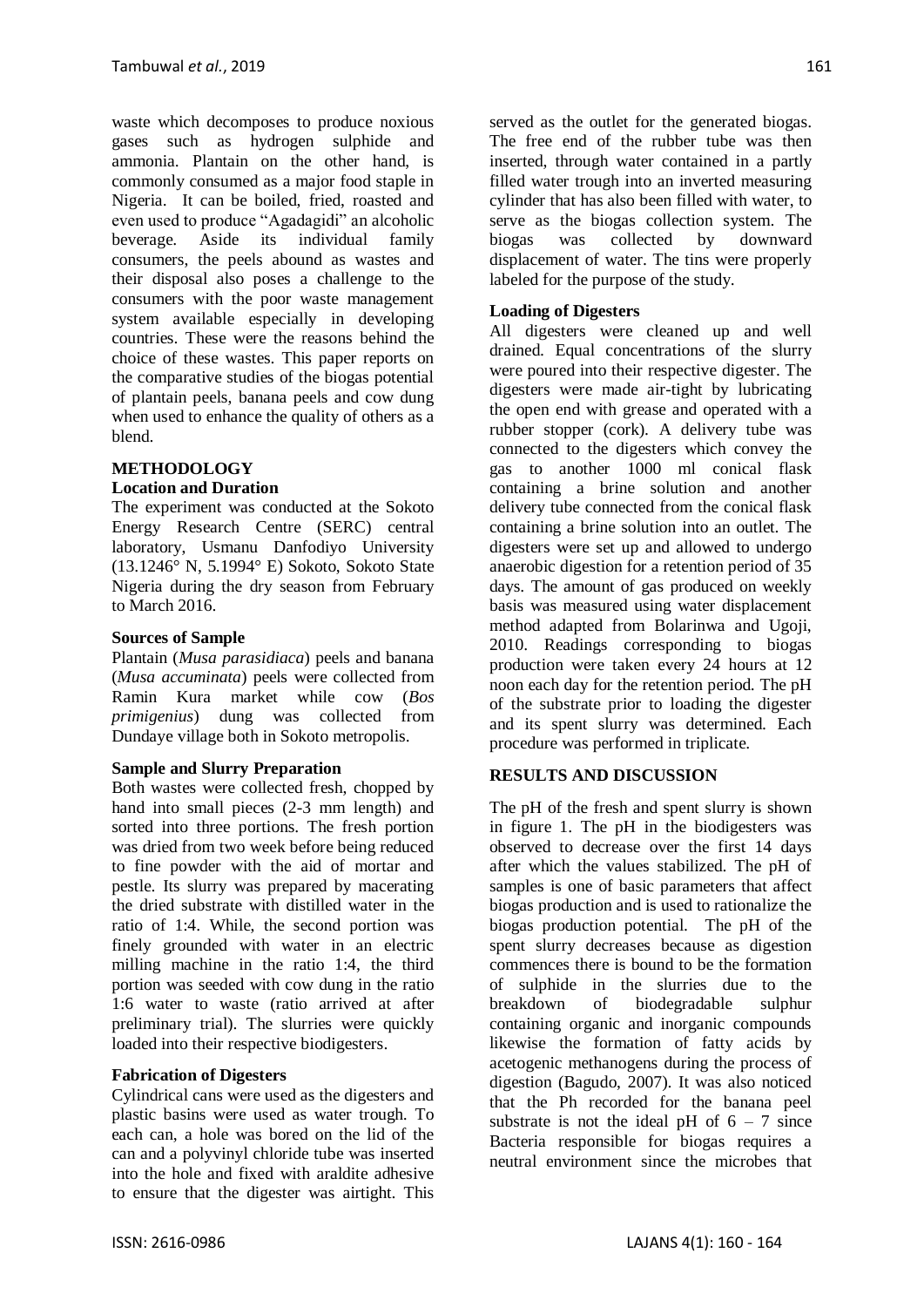convert waste to biogas are highly pH sensitive (Garba and Sambo, 1992).



Figure 1: pH of the fresh and spent slurry Key: BPS = Banana peel substrate, PPS = Plantain peel substrate.

# **Daily Biogas Production**

This research work was done during the dry season with a temperature range of  $30 - 34$ <sup>o</sup>C and during the 35 day retention time. Figures 1 and 2 show the daily and weekly volume of biogas produced while figure 3 shows the calorific value of the produced biogas from the banana and plantain peels substrates.



Figure 1(a): Daily biogas produced from banana peel substrate throughout the retention period.



Figure 1(b): Daily biogas produced from plantain peel substrate throughout the retention period.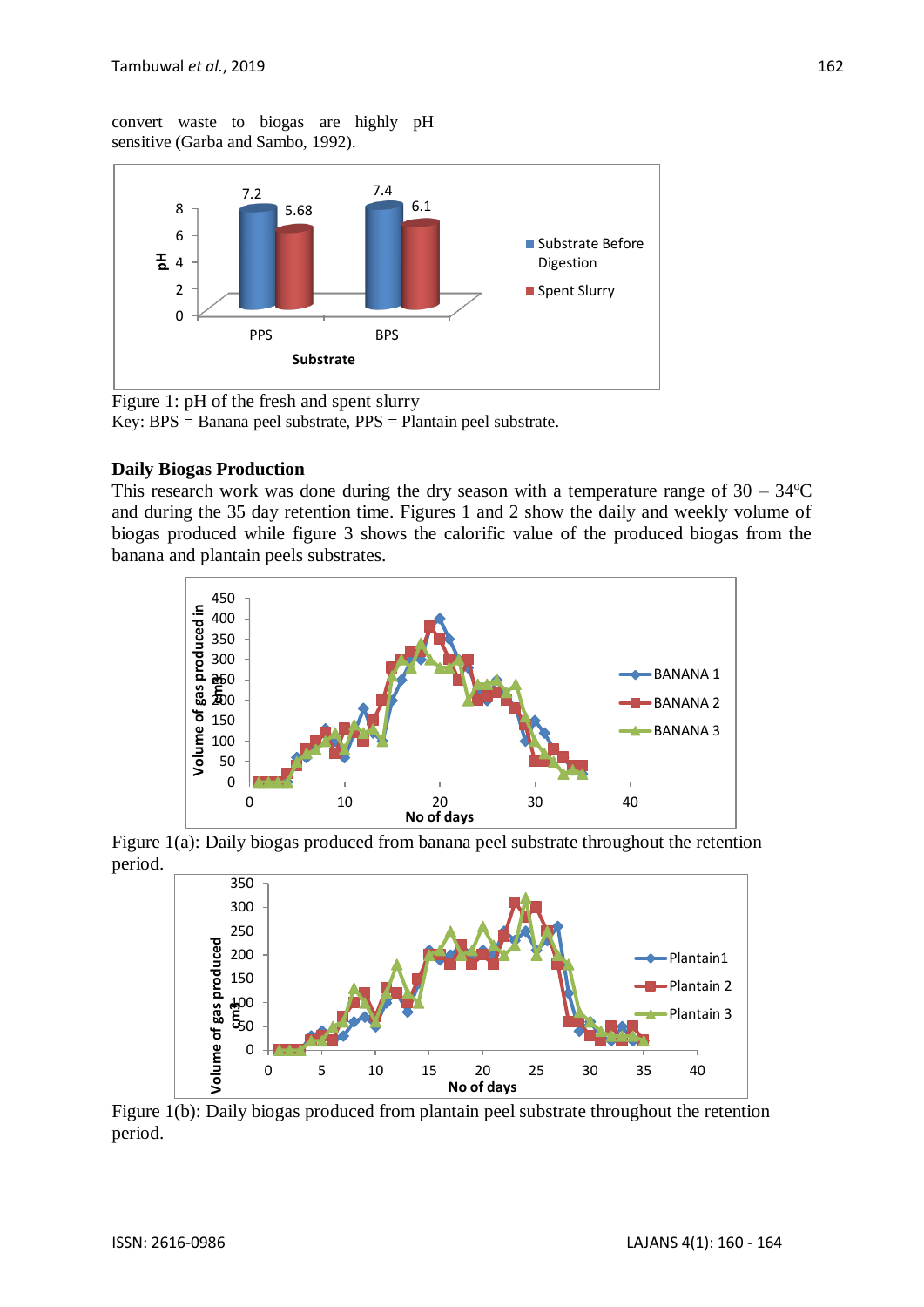

Figure 2: Weekly Biogas Production

*Key*: BP - FS = Banana peel fresh substrate, PP - FS = Plantain peel fresh substrate, BP - DS = Banana peel dried substrate,  $PP - DS = Plant$ ain peel dried substrate,  $BP + CD = Ban$ anana peel seeded with cow dung,  $PP + CD =$  Plantain peel seeded with cow dung



Figure 3: Calorific value of the produced biogas Key:  $BP = Banana$  peel substrate,  $PPS = Planatan$  peel substrate

The results presented in figures 1 and 2 showed that the substrate seeded with cow dung which has been acknowledged as the best biogas producer amongst animal wastes when blended with suitable substrates. It produces the highest volume of biogas throughout the retention period when compared to both banana and plantain substrates used. This may be due to the rich flora of microorganism supplied by the animal waste which is capable of hydrolyzing a large amount of polysaccharide, which includes starch and biodegradable organic matter compared to the fresh and dried substrates when used independently (Odeyemi, 2004). The digester containing the fresh substrates of both plantain and banana substrates produces more than their dried counterpart and that of the fresh banana substrate produces more cumulative biogas than its fresh plantain substrate counterpart. This may be because of a tougher

lignin, cellulose and hemicelluloses in the waste of plantain peel (figure 2). Lignin suppresses biodegradation and the higher the lignin content, the lower the biogas yield (Adelekan and Bamgboye, 2009). This may have contributed to the poor performance of the waste.

#### **Conclusion**

In this study, the banana and plantain peels seeded with cow dung yielded more biogas than when used independently. The results of this research also shows that both fresh and dry plantain peels produces lesser amount of biogas compared to that of banana peels hence will require pre-treatment to enhance its biogas yield. This technology will help curtail the overdependence on oil which at today usage rate will dry up in future. This will help create different ways whereby power or energy can be generated as well eliminate the name tag